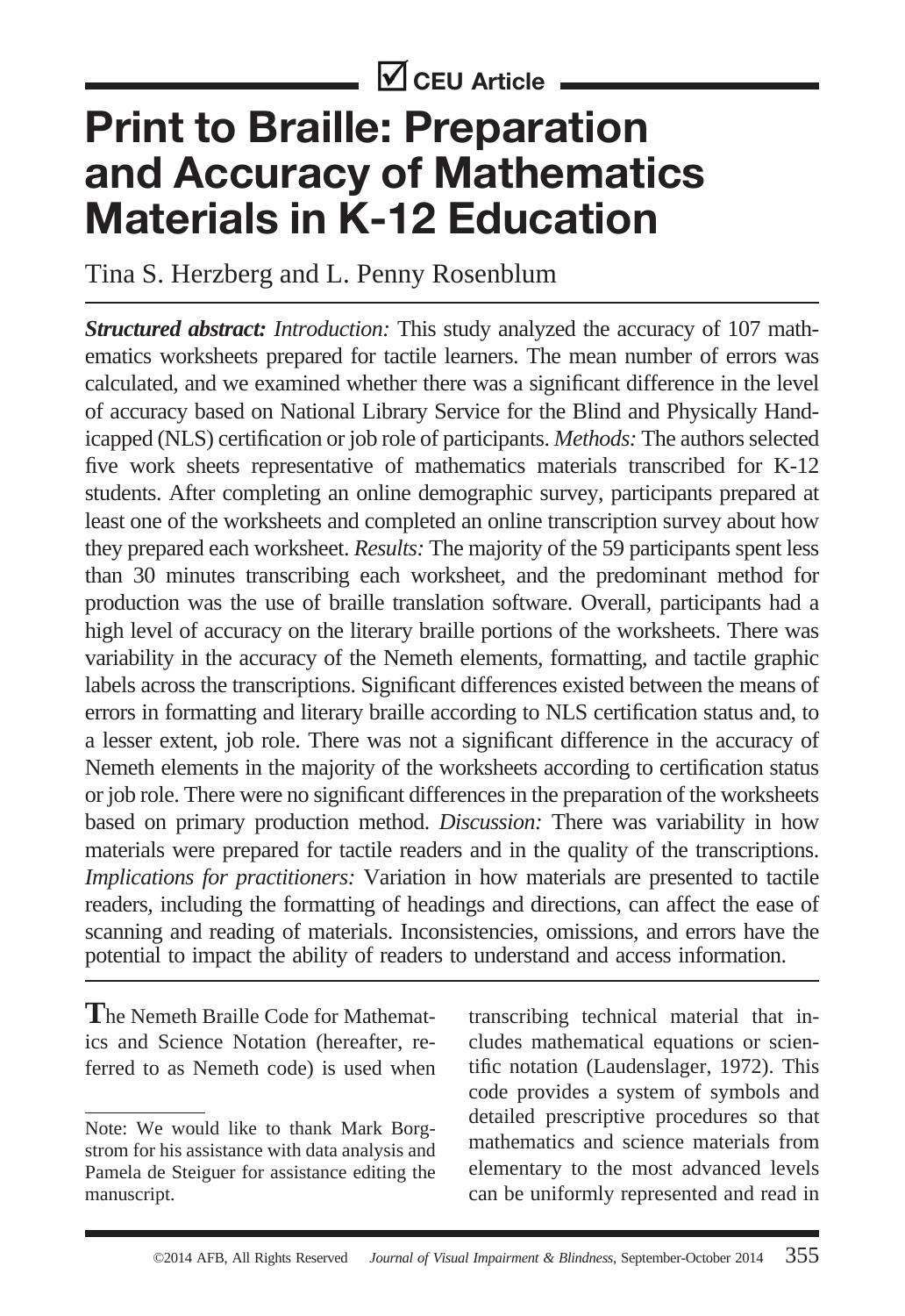

braille (Laudenslager, 1972). There are braille equivalents for hundreds of mathematical and scientific symbols, signs, numerals, and variables. The inclusion of tactile graphics allows critical information in figures, charts, graphs, and diagrams to be provided to readers (Braille Authority of North American [BANA], 2010). Similar to the literary and Nemeth codes, there are guidelines to carefully consider when creating tactile graphics. Tactile graphics communicate the ideas and information; they are not replicas of the visual depiction in a tactile form (American Printing House for the Blind [APH], 2008; BANA, 2011). Poorly designed or cluttered tactile graphics present challenges to readers and may not support them in building or understanding concepts (Zebehazy & Wilton, 2014).

Consistent and uniform formatting allows a reader to easily navigate and read materials in the literary and Nemeth braille codes. Formatting in braille is highly structured, and consistent formatting permits readers to detect information quickly by scanning the page with their hands (Texas School for the Blind and Visually Impaired, 2010). Thus, it follows that consistent formatting may actually improve overall readability of braille documents. In contrast, inconsistent or incorrect formatting can slow the reader down and lead to frustration (Damm & Risjord, 2008).

Incorrect application of rules affects the accuracy of the transcription of mate-

**EARN CEUS ONLINE** by answering questions on this article. For more information, visit: <<http://jvib.org/CEUs>>.

rials using Nemeth code. For example, without the proper use of an English letter indicator, a combination of letters such as *ab* or *cd* representing a line might be confused with the words *about* or *could*. Depending on how and where a braille symbol is used in mathematics braille transcription, the dots 2, 3, 6 can represent the numeral 8, the word *his*, the left outer quotation mark, or the question mark. The one-cell lower-sign wholeword contraction for *his* cannot be used when it is in direct contact with a grouping symbol (Laudenslager, 1972). If the contraction for *his* was used incorrectly following a grouping symbol, the dots would be read as the numeral 8. Errors such as this could easily cause misunderstanding or confusion as well as affect the usability of the materials in the general education classroom.

Our study focused on the preparation of mathematics materials for braille readers. In the first part of the study, demographic information was collected for 166 participants. These data were reported in Rosenblum and Herzberg (2011). The 166 participants represented a variety of personnel, including certified braille transcribers, noncertified braille transcribers, paraeducators, and teachers of students with visual impairments. Training experiences and perceived level of preparedness varied greatly, and slightly more than a quarter of the 166 participants were certified by the National Library Service for the Blind and Physically Handicapped (NLS), Library of Congress. The 166 participants were each invited to participate in the second part of the study.

The purpose of the second part of the study was to examine techniques used by participants in preparing mathematics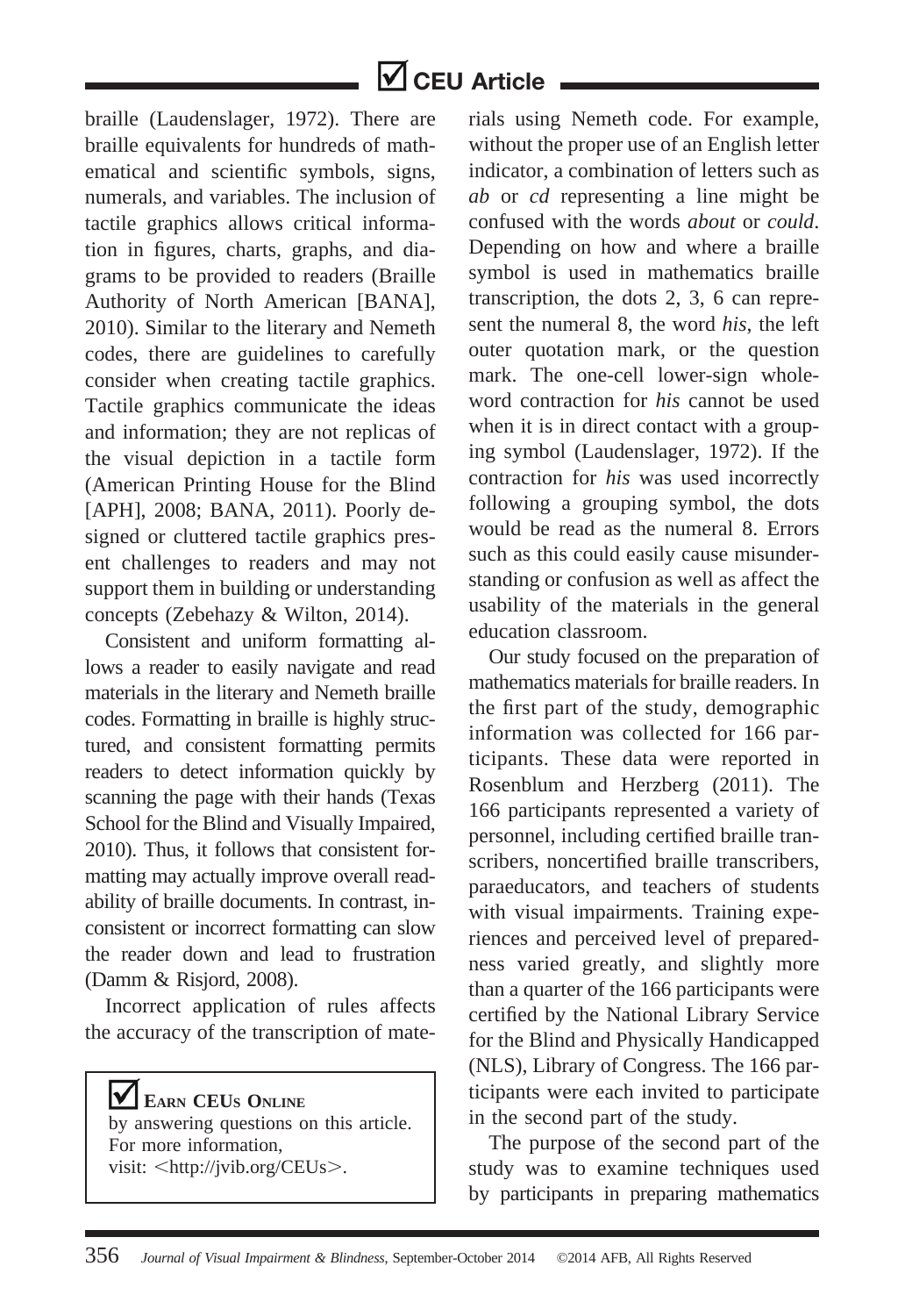

worksheets for tactile learners, explore the accuracy of the transcriptions, including the frequency and types of errors, and determine if tactile graphics were included. It was hoped that identifying frequency and types of errors would allow pre-service and in-service trainers to address the error patterns and would, hopefully, prevent similar types of errors in the future. The following research questions were explored:

- 1. What tools were used and how long did it take to prepare the transcriptions?
- 2. How accurate was the braille transcription of the print materials?
- 3. Were tactile graphics included on the transcriptions when needed to provide critical information to the braille reader?
- 4. To what extent were the rules of the Nemeth code and guidelines for tactile graphics followed?
- 5. To what extent were the rules for formatting mathematics materials in Nemeth code followed?
- 6. Were there patterns of errors in the transcriptions?
- 7. How did participant variables, including job role and NLS certification, relate to the frequency of errors that were made?

# **Methods**

Approval to conduct the research was obtained from the Institutional Review Board at the University of South Carolina Upstate.

# **PROCEDURE**

The authors reviewed a variety of commercially designed print and teacherproduced print mathematics workbooks and worksheets across grade levels before

selecting five worksheets. The first-grade worksheet contained 27 single-digit addition problems. The third-grade worksheet included a simple word problem, twodigit spatially aligned addition problems, and four problems that included critical information in graphics. The fifth-grade worksheet included nine problems that requested students to classify shapes or find the missing angle. The last problem showed a flag and asked students to classify colored parts of it. The algebra worksheet began with three problems that included lines on a coordinate plane. The eight following questions asked students to write equations with the given information. The geometry worksheet consisted of six unnumbered problems. Two problems focused on rotating shapes on a coordinate plane, and the other four problems required students to calculate the area and perimeter of trapezoids and triangles.

After participants completed the demographic survey (See Rosenblum and Herzberg, 2011) they were invited to follow a link to a website that contained five scenarios about tactual learners. The scenarios were developed by the authors, and each of the five described a child being in a general education classroom in which the class was completing an activity with the specific worksheet. Participants were invited to read the scenarios, and then to select and prepare at least one worksheet associated with a scenario. There were no guidelines regarding the selection process; participants were free to choose which scenario or scenarios to use and were not limited to a number of worksheets they could prepare. Participants were instructed to prepare the worksheet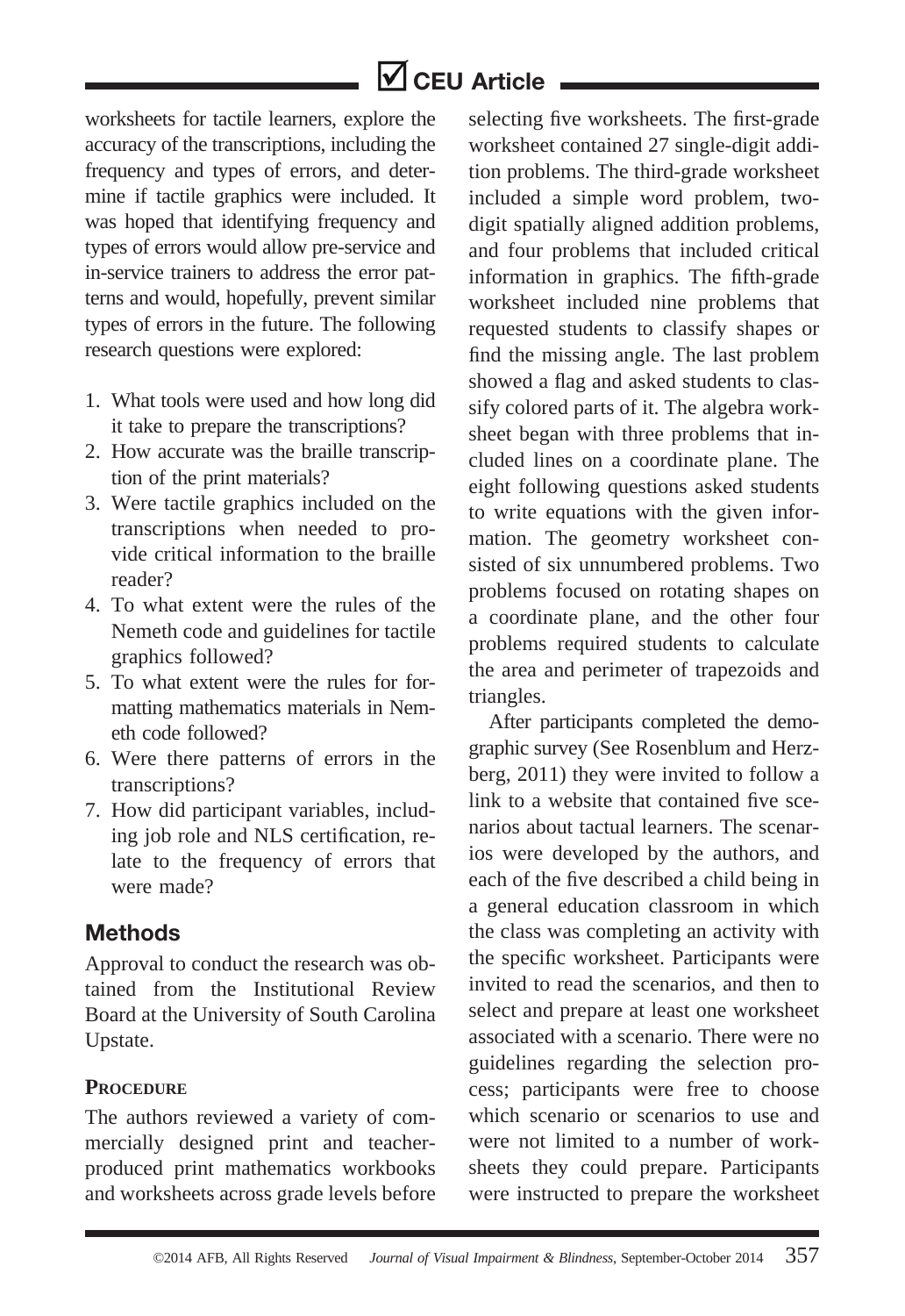

using any method that was typical for them.

After preparing a worksheet in hard copy braille, the participant completed an online transcription survey about the preparation of the specific worksheet. A transcription survey was completed for each worksheet prepared. Questions on the transcription survey asked about the amount of time participants spent in preparing and producing the worksheet, production method or methods utilized, resources used in the preparation, and proofreading of the worksheet either visually or tactually. The hard copy brailled worksheets were mailed to the first author via postal mail.

#### **DATA ANALYSIS PROCEDURE**

We created a detailed codebook for each of the five worksheets. We used the *Braille Handbook for the Nemeth Code of Mathematics and Science Notation* (Laudenslager, 1972); *An Introduction to Braille Mathematics* (Roberts, Krebs, & Taffet, 1978); *Guidelines and Standards for Tactile Graphics* (BANA, 2010); and *Braille Formats: Principles of Print-to-Braille Transcription* (BANA, 2011) as references when creating the codebooks. We then began coding all elements of the worksheets. For example, on the firstgrade worksheet, for each addition problem we recorded whether the problem was brailled in linear format or spatial format Also, we recorded the use of the numeric indicator in linear formatted problems and the proper use of the separation line in spatially formatted problems. We then grouped individual elements into one of the following seven categories: literary, Nemeth code, combined literary and Nemeth codes, graphics, transcribers' notes, format-

ting, and other. We reserved the category of combined literary and Nemeth for items that contained words and mathematical items. For example, on the thirdgrade worksheet we placed the item "How many toes do 9 children have altogether?" in the combined literary and Nemeth category because the "9" follows Nemeth rules (for instance, use of the numeric indicator, number in the lower part of the cell) but the "9" is interspersed with literary words.

The two authors collaboratively scored a sample transcription to assure the coding categories and procedures were clearly defined. Then all elements on 20 transcriptions were independently reviewed and coded by both authors. A frequency count of agreement or non-agreement of the two authors was used to calculate the reliability percentage. The reliability of the two authors across the 20 transcriptions was 95%. Any nonagreements were discussed, and the coding scheme was refined. The first author then coded the other 87 transcriptions. All data were entered into SPSS statistical analysis software.

#### **PARTICIPANTS**

The 166 participants for the original study were recruited in spring 2010 through an e-mail message posted on electronic discussion groups in the field of visual impairment and to graduates who had completed their preparation as teachers of students with visual impairments at the universities where the authors were employed. Individuals who were currently preparing, or had prepared within the past three years, mathematics materials using the Nemeth code for tactile learners from preschool through grade 12 were eligible to participate. All 166 individuals who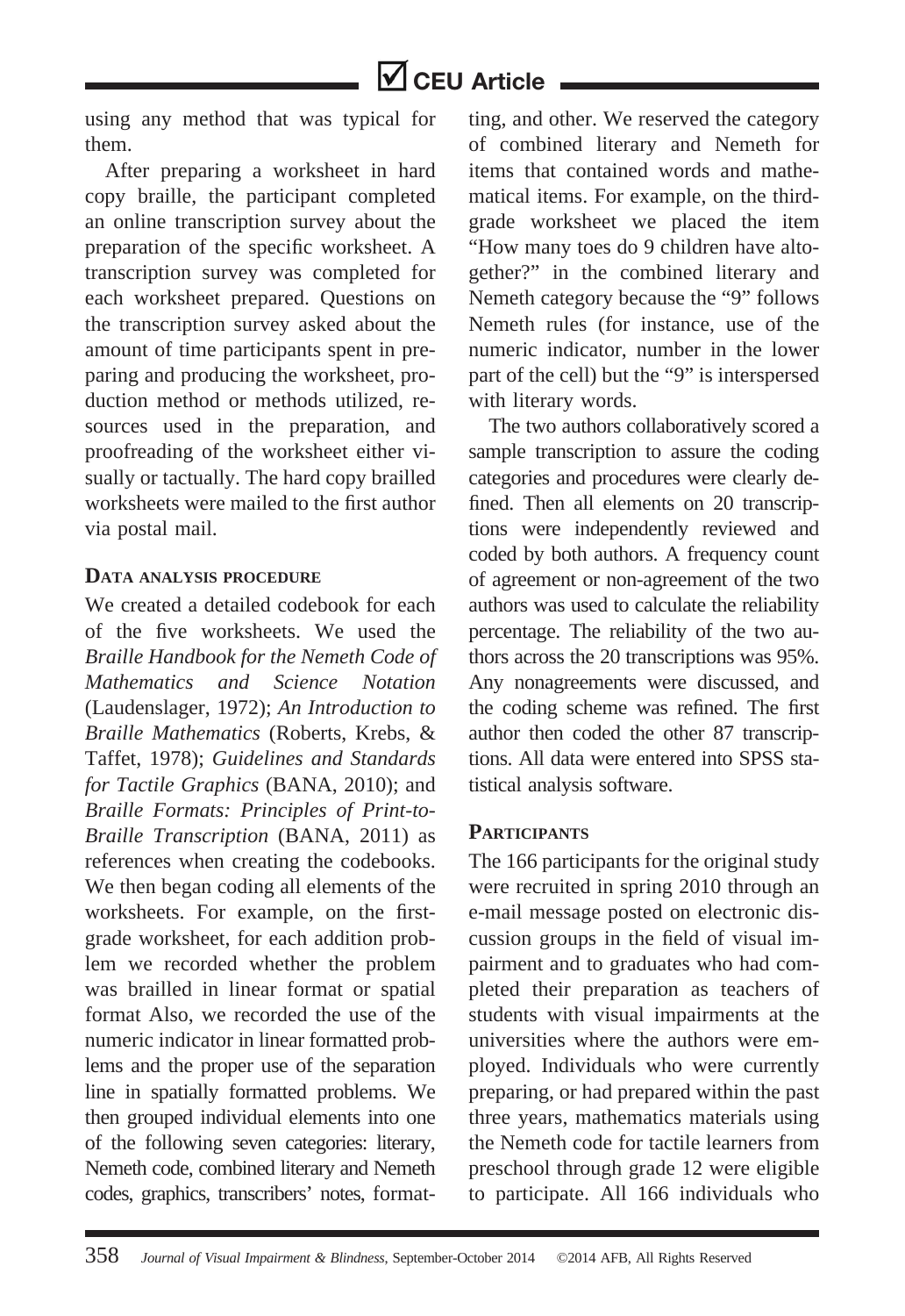

| Worksheet   | Number of<br>participants<br>completing the<br>worksheet | NLS.<br>certified | Not<br><b>NLS</b><br>certified | <b>TVI</b> | Transcriber | Paraeducator<br>and<br>transcriber | Paraeducator |
|-------------|----------------------------------------------------------|-------------------|--------------------------------|------------|-------------|------------------------------------|--------------|
| First grade | 32                                                       | 10                | 22                             | 10         |             |                                    | 8            |
| Third grade | 22                                                       | 12                | 10                             | 6          | 10          | 2                                  | 4            |
| Fifth grade | 21                                                       | 12                | 9                              | 4          | 9           | 4                                  | 4            |
| Algebra     | 18                                                       | 8                 | 10                             | 6          | 6           | 3                                  | 3            |
| Geometry    | 15                                                       | 8                 |                                | 4          | 8           |                                    | 3            |
|             |                                                          |                   |                                |            |             |                                    |              |

| . |                                                                               |
|---|-------------------------------------------------------------------------------|
|   | Number of participants by NLS certification and job role for five worksheets. |

Note:  $NLS =$  National Library Service;  $TVI =$  teacher of students with visual impairments.

completed the initial online demographic survey (see Rosenblum & Herzberg, 2011) were invited to participate in the second part of the study. The invitation was extended after they completed the online demographic survey via a link to a website.

#### **Results**

*Table 1*

Fifty-nine individuals transcribed into braille 107 worksheets and completed the accompanying transcription survey. Fifty-eight participants were female, and one was male. The participants were asked to identify their job titles. In the original survey, the terms *braillist, transcriber,* and *paraprofessional* (also known as *paraeducator)* were not defined. Eighteen (30.5%) reported that they were teachers of students with visual impairments, 22 (37.3%) were transcribers or braillists, 9 (15.3%) were both transcribers and paraeducators, and 10 (16.9%) were paraeducators. The authors chose to use the term *transcriber* to refer to individuals who selected either braillist or transcriber as their job role in the original survey. The teachers of students with visual impairments prepared 29 worksheets, the transcribers prepared 40 worksheets, the transcribersparaeducators prepared 16 worksheets, and the paraeducators prepared 22 worksheets. Participants were asked to identify if they had NLS certification and if so, in what area (for instance, literary, Nemeth). Table 1 provides a breakdown by NLS certification and job role of how many participants prepared each worksheet.

Twenty-four (40.7%) of the participants were NLS certified. Seventeen were certified in literary code only; five in literary and Nemeth codes; one in literary, Nemeth, and textbook format; and one in literary and textbook format. Of the 24 NLS-certified participants, two were teachers of students with visual impairments, three were transcribers-paraeducators, one was a paraeducator, and the remaining 18 were transcribers. Fifty of the 107 worksheets were prepared by individuals with one or more NLS certifications. In comparison with the larger group of participants from the first part of the study (Rosenblum & Herzberg, 2011), a higher percentage of participants in this second part were NLS certified (27%, and 40%, respectively), and fewer were teachers of students with visual impairments (48% and 30%, respectively).

Braille translation software was used to prepare 80%  $(n = 86)$  of the transcriptions; 103 (96.3%) of the transcriptions were visually proofread; and 55 (51.4%) of the transcriptions were produced in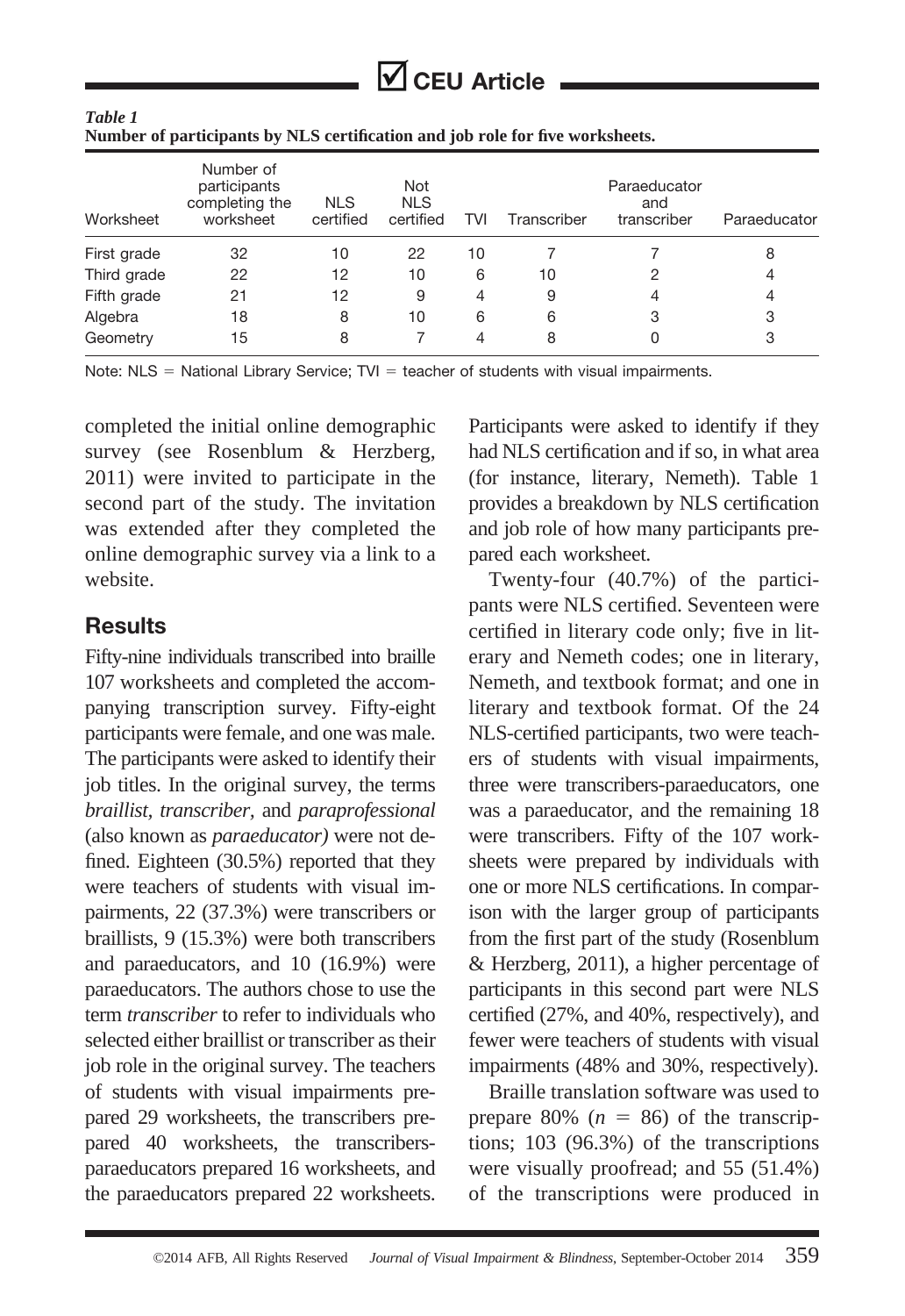

less than 30 minutes. The most commonly used references were *An Introduction to Braille Mathematics* (Roberts et al., 1978) (*n* 22) and the *Nemeth Code Reference Sheet for Basic Mathematics* (APH, n.d.)  $(n = 18)$ . The majority of the tactile graphics on the transcriptions were produced using the collage method, though some were produced by other methods such as computer generation or microcapsule. The size of graphics transcribed by participants varied from a full page to small enough for nine graphics to fit on one page.

#### **ACCURACY OF BRAILLE**

Less than 5% of the worksheets were error free. On the other hand, some of the worksheets contained more than two dozen errors. Errors are reported by category below, rather than a count of errors per worksheet.

#### *Literary*

Table 2 provides information about the mean and standard deviation of errors in literary braille elements on the different worksheets for all participants, participants certified by NLS, and participants' job role. The mean of literary braille errors on the five worksheets by all participants ranged from 0.40 to 1.29. Overall, participants had a very high level of accuracy on the literary braille portions of the worksheets. Errors observed on literary elements included adding and omitting words and punctuation. Other errors involved misspelling words and not using part-word signs in words.

#### *Nemeth code*

Table 2 also provides similar information for the different worksheets regarding Nemeth elements. The mean of Nemeth

errors on the five worksheets by all participants ranged from .84 on the thirdgrade worksheet to 5.22 on the first-grade worksheet. Frequent errors on Nemeth elements included using literary numbers instead of Nemeth numbers; not using the punctuation indicator between a number and the period when numbering problems; and using the literary sign instead of the Nemeth sign for the hollow dot indicating degrees. Less frequently occurring errors included misconfigured numbers, omission of mathematics problems, incorrect use of the English letter indicator, and incorrect configuration of the long dash.

#### *Literary and Nemeth codes*

All five worksheets contained elements that included both literary and Nemeth components (see Table 2). The mean for errors on combined literary and Nemeth elements across the five worksheets by all participants ranged from 0.93 on the geometry worksheet to 4.00 on the thirdgrade worksheet. The most common error on combined elements was using literary numbers instead of Nemeth numbers. Less common errors included: misspelled words, not using a punctuation indicator between a number and a punctuation mark, misconfigured letters, and omitting words and punctuation.

#### *Formatting*

All of the worksheets included formatting elements. The mean for formatting errors on the five worksheets by all participants ranged from 1.35 on the first-grade worksheet to 7.24 on the fifth-grade worksheet (see Table 2). Frequently occurring errors included not centering headings,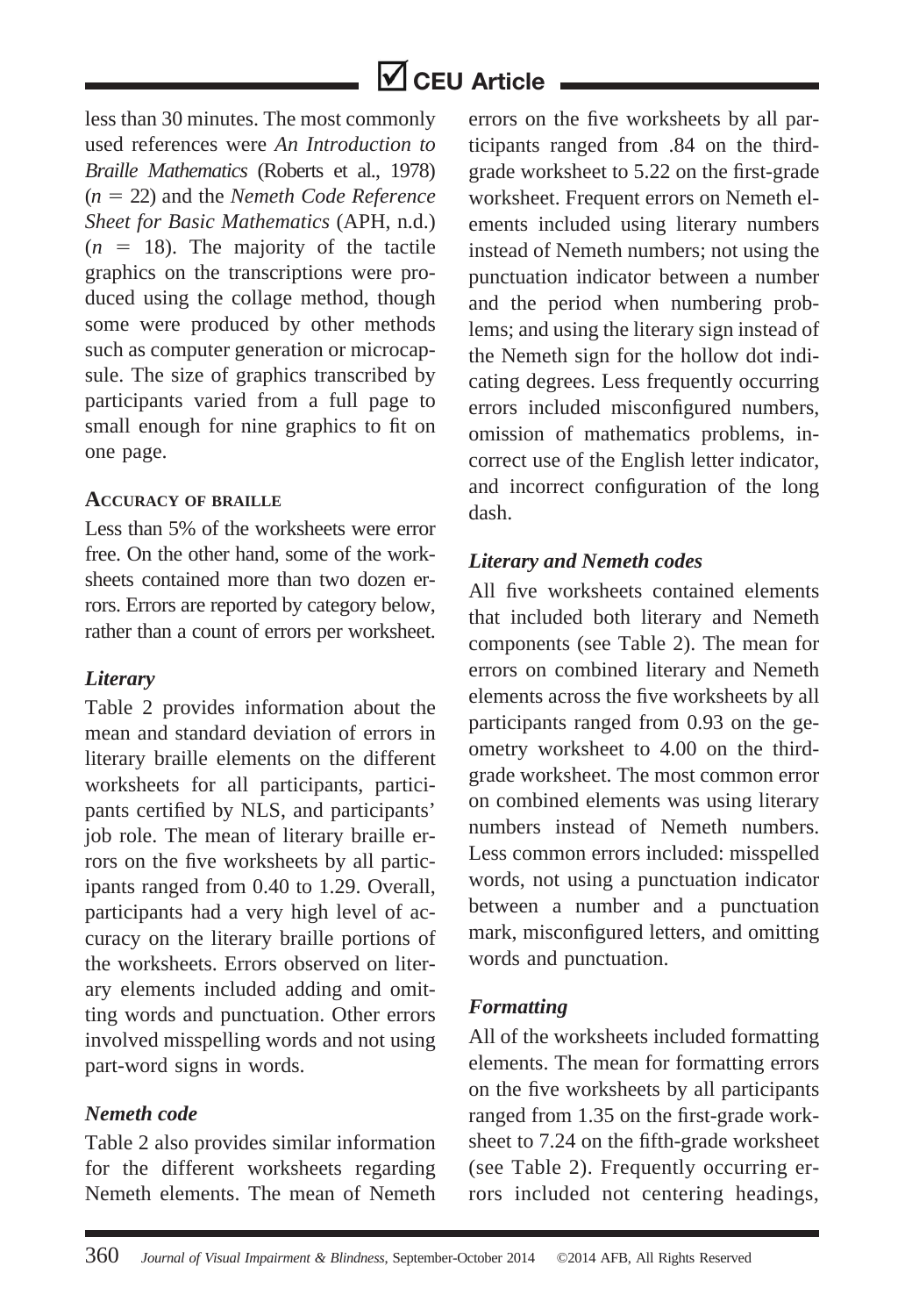| Mean and standard deviation of errors for all participants, participants certified by National Library Service, and job role of participants. |                     |                   |                              |                      |                |             |                                |              |
|-----------------------------------------------------------------------------------------------------------------------------------------------|---------------------|-------------------|------------------------------|----------------------|----------------|-------------|--------------------------------|--------------|
| Category                                                                                                                                      | Range of<br>errors  | participants<br>₹ | certified<br>S<br>UN         | Not NLS<br>certified | Σ              | Transcriber | Paraeducator and<br>transcribe | Paraeducator |
| Literary                                                                                                                                      |                     |                   |                              |                      |                |             |                                |              |
| First grade                                                                                                                                   | 7                   | 0.78(1.21)        | 0.70(1.33)                   | 0.82(1.18)           | 0.80(1.23)     | 0.57(1.51)  | 0.86(1.46)                     | 0.88 (0.83)  |
| Third grade                                                                                                                                   |                     | 1.29 (1.68)       | 0.18 (0.60)                  | 2.50 (1.65)          | 2.00 (1.78)    | 0.00 (0.00) | 1.50(2.12)                     | 3.00(1.41)   |
| Fifth grade                                                                                                                                   |                     | 0.67(0.97)        | 0.67(1.15)                   | 0.67 (0.71)          | 1.00(0.81)     | 0.22(0.44)  | 1.00(1.41)                     | 1.00(1.41)   |
| Algebra                                                                                                                                       |                     | 1.00(1.28)        | 0.38(0.74)                   | 1.50(1.43)           | 0.50(5.45)     | 0.16(0.41)  | 2.33 (0.58)                    | 2.33 (2.09)  |
| Geometry                                                                                                                                      |                     | 0.40(0.83)        | 0.13(0.35)                   | 0.71(1.11)           | 1.00(1.41)     | 0.12(0.35)  | ≸                              | 0.33(0.58)   |
| Nemeth                                                                                                                                        |                     |                   |                              |                      |                |             |                                |              |
| First grade                                                                                                                                   | <b>LF-0</b>         | 5.22 (11.07)      | 0.00 (0.00)                  | 7.60 (12.73)         | 3.60 (7.62)    | 0.00 (0.00) | 13.85 (18.05)                  | 4.25 (9.03)  |
| Third grade                                                                                                                                   | $0 - 3$             | 0.84(1.27)        | 0.25(0.87)                   | 1.10(1.45)           | 1.33(1.56)     | 0.00 (0.00) | 0.00(0.00)                     | 1.50(1.32)   |
| Fifth grade                                                                                                                                   | $0 - 18$            | 1.80(3.96)        | 0.75(1.35)                   | 3.22 (5.72)          | 1.50 (1.73)    | 0.67(1.32)  | 6.00(8.12)                     | 0.50 (1.00)  |
| Algebra                                                                                                                                       | $0 - 38$            | 4.22 (8.84)       | 2.38 (2.07)                  | 5.70 (11.78)         | 1.17 (2.86)    | 3.00 (2.00) | 13.00 (21.66)                  | 4.00 (4.00)  |
| Nemeth                                                                                                                                        | $\lessgtr$          | ≸                 | ≸                            | ≸                    | ≸              | ≸           | ⋚                              | ≸            |
| Nemeth and literary                                                                                                                           |                     |                   |                              |                      |                |             |                                |              |
| First grade                                                                                                                                   | $\int_{0}^{\infty}$ | 1.72(2.3)         | 0.60 (1.58)                  | 2.47 (2.42)          | 2.33 (1.86)    | 0.71(1.89)  | 2.60 (3.71)                    | 1.57(1.71)   |
| Third grade                                                                                                                                   | $-17$               | 4.00 (4.19)       | 1.83(1.33)                   | 6.60 (5.00)          | 5.17(4.16)     | 2.00(1.41)  | 9.50 (10.60)                   | 4.50 (3.70)  |
| Fifth grade                                                                                                                                   | $7 - 7$<br>$-7 - 3$ | 1.62(2.62)        | 0.91(1.24)                   | 2.56 (3.64)          | 3.50 (5.06)    | 0.77 (1.20) | 1.75(2.87)                     | 1.50(1.00)   |
| Algebra                                                                                                                                       |                     | 2.22(2.18)        | 1.12(1.55)                   | 3.10 (2.29)          | 2.67 (1.87)    | 1.50 (1.64) | 2.33 (4.04)                    | 2.67(2.51)   |
| Geometry                                                                                                                                      |                     | (1.07)            | 0.43 (0.77)                  | 1.43(1.13)           | (1.15)<br>0.67 | 0.62(0.92)  | ⋚                              | 2.00 (1.00)  |
| Formatting                                                                                                                                    |                     |                   |                              |                      |                |             |                                |              |
| First grade                                                                                                                                   | $0 - 2$             | 1.35(0.55)        | 1.10(0.32)                   | 1.47(0.60)           | 1.56 (0.53)    | 0.00 (0.00) | 1.29(0.49)                     | 1.50 (0.76)  |
| Third grade                                                                                                                                   | $\overline{1}$      | 2.50 (2.89)       | 1.50(1.38)                   | 3.70 (3.72)          | 3.67 (3.77)    | 1.50(1.50)  | 1.00(1.41)                     | 4.00 (4.08)  |
| Fifth grade                                                                                                                                   | $0 - 15$            | 7.24(4.87)        | 5.42 (4.50)                  | 9.67(4.44)           | 11.50 (3.70)   | 5.11 (3.98) | 4.00 (4.83)                    | 11.00 (2.83) |
| Algebra                                                                                                                                       | $\frac{1}{6}$ 9     | 4.39 (3.92)       | 1.12(1.12)                   | 7.00 (3.30)          | 8.16 (3.76)    | 1.17(1.17)  | 3.33(3.05)                     | 4.33 (2.51)  |
| Geometry                                                                                                                                      |                     | 2.73(1.87)        | 1.25(1.03)                   | 4.42 (0.79)          | 4.50 (1.30)    | 1.37(1.30)  | ≸                              | 4.00 (0.00)  |
| Tactile graphics labels                                                                                                                       |                     |                   |                              |                      |                |             |                                |              |
| First grade                                                                                                                                   | ≨                   | ≸                 | ≸                            | ≸                    | ≸              | ≸           | ⋚                              | ≸            |
| Third grade                                                                                                                                   | $0 - 13$            | 2.57 (4.68)       | 2.17(4.01)                   | 3.11 (5.64)          | 1.60(2.07)     | 0.80 (2.52) | 12.50(0.71)                    | 3.25 (6.50)  |
| Fifth grade                                                                                                                                   | $0 - 26$            | 5.52 (8.86)       | 3.67 (7.48)                  | 8.00 (10.32)         | 17.00 (10.98)  | 2.89 (5.94) | 4.75 (8.85)                    | 0.75 (0.50)  |
| Algebra                                                                                                                                       | $0 - 10$            | 2.89 (3.21)       | $2.50(3.11)$<br>$9.37(7.33)$ | 3.20 (3.43)          | 3.17(3.18)     | 2.00 (2.45) | 3.67(3.21)                     | 3.33 (5.77)  |
| Geometry                                                                                                                                      | $0 - 21$            | .33(7.35)         |                              | .30 (7.98)           | 5.75 (4.28)    | 7.88 (7.45) | ≨                              | 4.67 (5.89)  |
| Note: NA = not applicable; NLS = National Library Service; TVI = teacher of students with visual impairments.                                 |                     |                   |                              |                      |                |             |                                |              |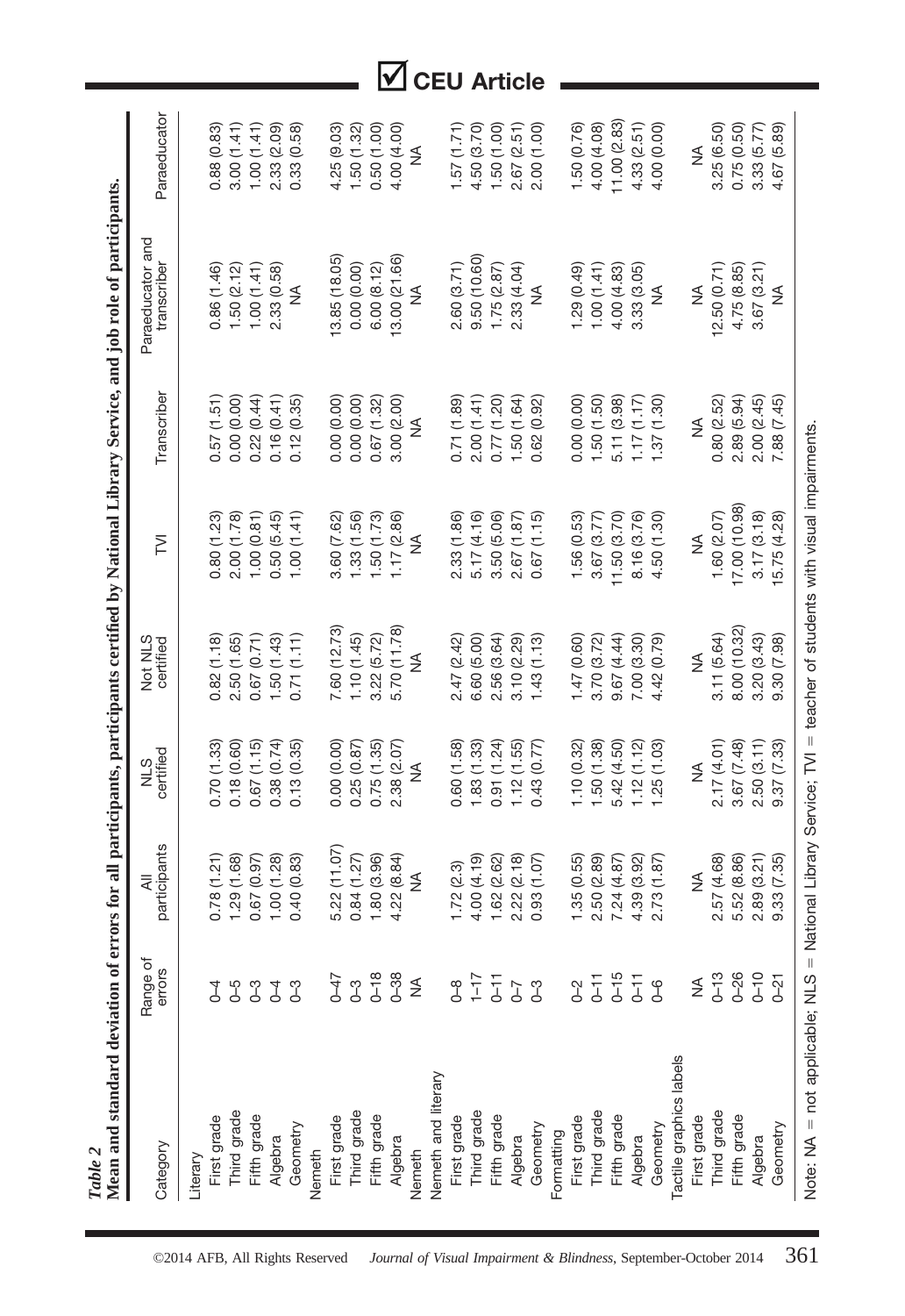

beginning unnumbered directions in cell 1 (instead of cell 5), beginning runover lines in directions in cell 1 (instead of cell 3), and omitting the print page number in the braille transcription of the third-grade worksheet.

#### *Labels on tactile graphics*

The five worksheets contained a total of 23 graphics with critical information. In addition, there were three pictures on the first-grade worksheet that did not pertain to the mathematics problems. Eighteen of the 23 graphics required inclusion of labels. Labels on the graphics included letters and numbers such as angle measurements and numbers on a clock face. Participants transcribed all label elements 94.4% of the time, some of the label elements 4.3% of the time, and completely omitted label elements 1.3% of the time. If a shape had four sides labeled and the participant only labeled three of the sides, then the element was coded as transcribed some of the time. The mean for errors on the labels on tactile graphics for the four worksheets by all participants ranged from 2.57 on the third-grade worksheet to 9.33 on the geometry worksheet (see Table 2). Common errors included: using numeric indicators when labeling a thermometer, using an English letter indicator when labeling a vertex of a shape with a capitalized letter, and not using an English letter indicator when labeling a vertex of a shape with a lowercase letter.

#### **STATISTICAL DIFFERENCES**

*T*-tests were conducted to determine if statistical differences existed between the number of errors on the transcriptions of participants who were NLS certified and

those who were not certified. The Welch version of the *t*-test was used when variances were not equal. No significant differences were found in the categories of accuracy of tactile graphic labels. The only significant difference between the groups in regard to Nemeth elements was on the firstgrade worksheet  $(t[21.0] = -2.80, p <$ .001). With regard to formatting, significant differences existed between the groups on the first-grade, fifth-grade, algebra, and geometry worksheets:  $t(28.5) = -2.28$ ,  $p =$ .030;  $t(19.0) = -2.15$ ,  $p = .044$ ;  $t(11.5) =$  $-5.26, p < .001; t(13.0) = -6.61, p < .001,$ respectively). Significant differences were also found for the groups on combined literary and Nemeth categories on the firstgrade, third-grade, and algebra worksheets  $(t[23.0] = -2.14, p = .042; t[10.0] = -2.93,$  $p = .015$ ;  $t[16.0] = -2.108$ ,  $p = .050$ , respectively) as well as on the literary category on the third-grade and algebra worksheets  $(t[11.1] = -4.20, p = .001; t[14.0] =$  $-2.14$ ,  $p = .05$ , respectively). In examining the means between the NLS- and non-NLS-certified participants, the NLS-certified participants made fewer errors than the non-NLS-certified participants for every category for which there was a significant difference reported.

*T*-tests were conducted to determine if statistical differences existed between the number of errors on the transcriptions of participants who prepared their transcriptions with braille translation software and those who prepared their transcriptions with a Perkins braillewriter. No significant differences were found among the groups on any of the five worksheets for any category.

One-way analyses of variance (ANOVAs) were used to evaluate mean differences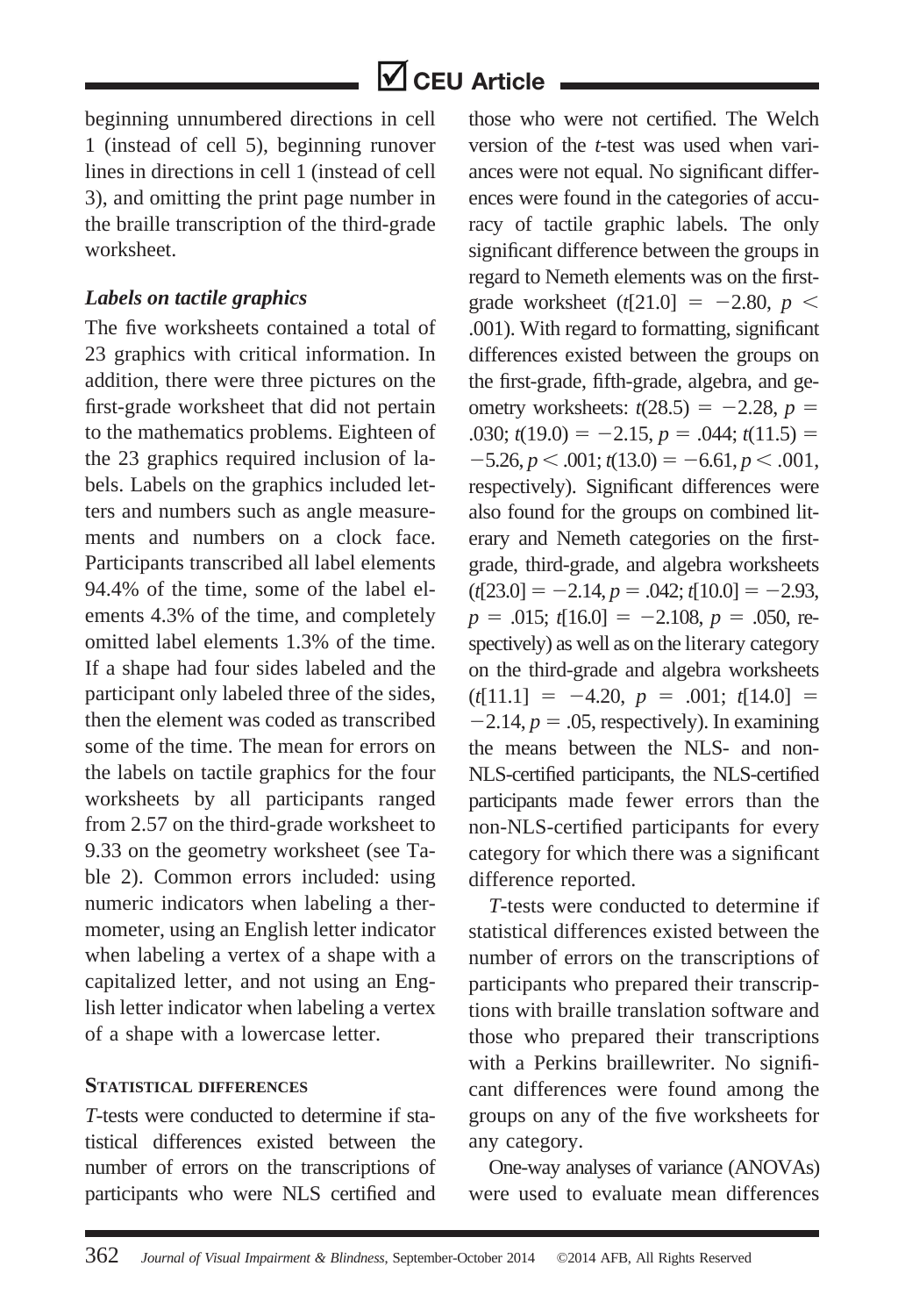among job roles across the categories on the worksheets. No significant differences related to job roles were found in the categories of accuracy of Nemeth elements and combined literary and Nemeth elements. Regarding literary elements, the one-way ANOVA revealed a significant difference on the third-grade and algebra worksheets  $(F[17 = 6.39, p = .004;$  $F[14] = 6.53, p = .005$ , respectively). Post hoc Tukey tests indicated that the transcribers were more accurate than other job role groups on the third-grade worksheet. Post hoc Tukey tests also indicated that the transcribers were more accurate than the paraeducator-transcribers  $(p = .022)$  and the paraeducators  $(p = .030)$  on the algebra worksheet.

With regard to formatting, the ANOVAs revealed significant differences among the groups on the fifth-grade, algebra, and geometry worksheets  $(F[17] = 4.58, p =$ .016;  $F[14] = 6.477$ ,  $p = .006$ ;  $F[12] =$ 11.40,  $p = .002$ , respectively). There were no significant post hoc differences for the fifth-grade or geometry worksheets. Post hoc Tukey tests indicated that on the algebra worksheet the transcribers were more accurate than the teachers of students with visual impairments ( $p = .003$ ).

ANOVAs for tactile graphics labels revealed significant differences for the third-grade worksheet  $(F[17] = 6.60, p =$ .004). Post hoc Tukey tests indicated that on the third-grade worksheet the transcribers were more accurate than the paraeducator-transcribers ( $p = .002$ ), the paraeducators were more accurate than the paraeducator-transcribers ( $p = .003$ ), and the teachers of students with visual impairments were more accurate than the paraeducator-transcribers ( $p = .007$ ).

#### **ADHERENCE TO GUIDELINES FOR TACTILE GRAPHICS**

#### *Inclusion of graphics*

According to BANA (2010), tactile graphics should be included if the reader will need the information in order to answer questions or complete a task. There were a total of 23 graphics on the five worksheets. All but seven of the graphics containing critical information were produced by participants.

### *Position of graphics*

When participants did include the graphics, in 88.7% of the instances the braille graphic had the same page orientation as the print graphic, which is what is wanted for accuracy of presentation. When included, participants transcribed all the elements such as dashed lines on a graphic 84.0% of the time. When elements were included, they were positioned properly 100% of the time.

Graphics should be placed near the corresponding problem or at the end of the print page if needed (BANA, 2010). In addition, graphics should be placed near the left margin of the page, not centered (BANA, 2010). Just over a fourth (27.3%) of the tactile graphics on the transcriptions were placed on a separate page with no other graphics or braille material. Some of these pages were included immediately following the problem, and others were placed at the end of the transcriptions. Some of these graphics were placed at the top of the page and others were centered on the page. When graphics were placed on the same page as the corresponding problem, 19% of the graphics were placed near the left margin, and 40.0% of the graphics were centered on the page. In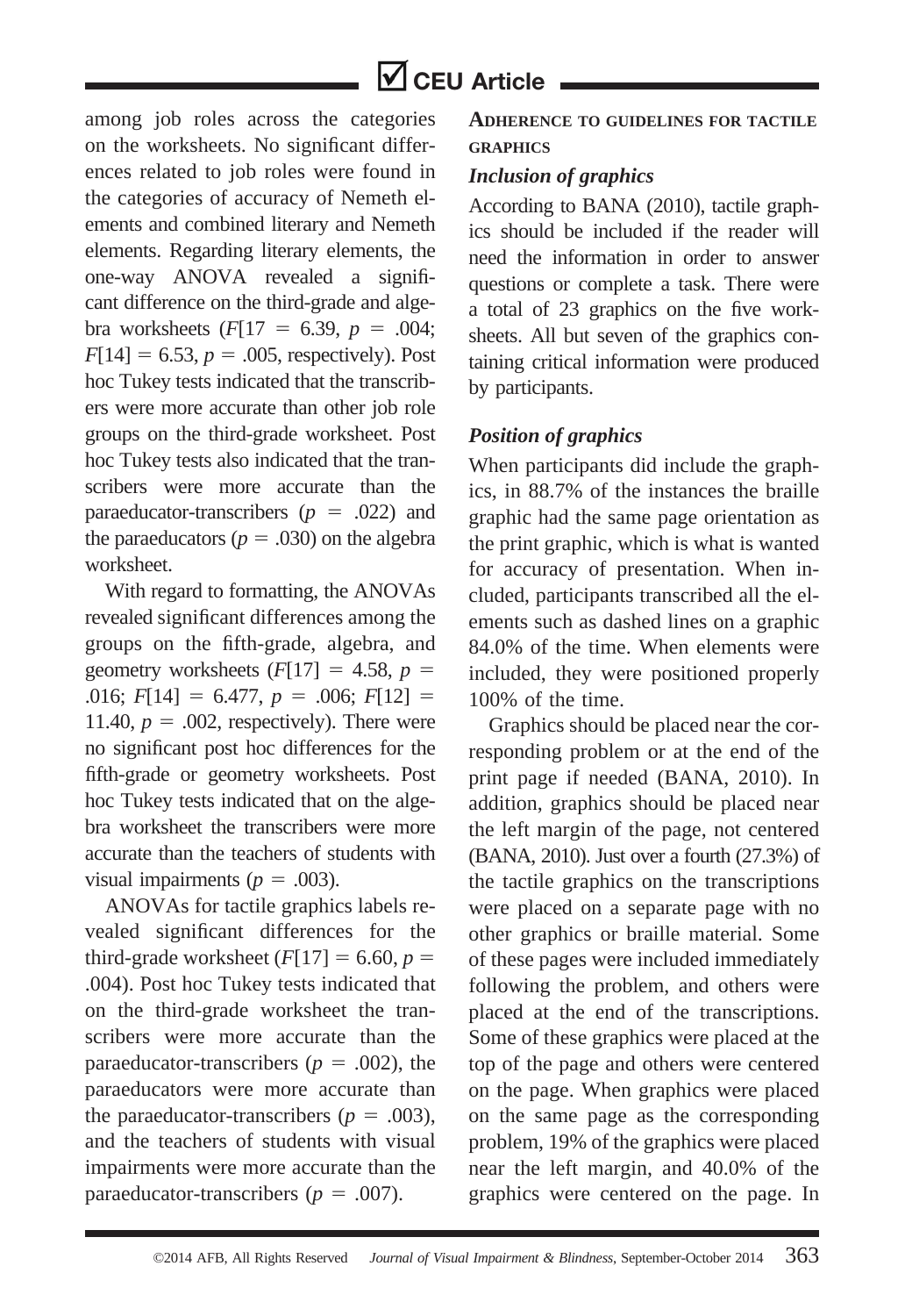

the remainder of the transcriptions, graphics were placed in a variety of locations on the page such as the right side of the page, at the bottom of the page, or indented.

### *Placement of labels on tactile graphics*

Several print graphics on the fifth-grade worksheet contained angle measurements written inside the shape. In a braille transcription, labels should be placed outside the shape when possible (BANA, 2010). There was tremendous variability in the locations in which participants placed the braille labels. Slightly more than onethird  $(n = 46; 37.4\%)$  of the labels were placed inside the shape. Forty-three (35.0%) labels were placed outside the shape, and it was clear to which angles they were corresponding. On 17 (13.8%) of the graphics, some labels were placed inside the shape and others were placed outside the shape, and it was clear with which angles the labels corresponded. On 15 (12.2%) of the graphics, participants placed the information contained in the labels in other locations such as a key or a transcriber's note. Although rare, sometimes labels were placed outside of shapes and it was not clear to which angles they were corresponding  $(n = 2)$ ; 1.6%).

#### **TRANSCRIBERS' NOTES**

A transcriber's note provides important information to a tactual reader about special formatting and what has been modified in the braille transcription (BANA, 2011). One in five  $(n = 22; 20.5%)$  of the worksheets prepared by the participants contained at least one transcriber's note. When used, in 99.3% of the instances the transcribers' notes did not have errors

within the text; however, participants transcribed the opening and closing transcriber's note symbol correctly only 57.9% of the time. The primary purpose of transcribers' notes was to inform braille readers where material, especially tactile graphics, are located. A few transcribers' notes explained what symbols were used in the transcription. For example, one transcriber's note on the third-grade worksheet read, "In the picture below, full cells are substituted for ice cream cones." There was variability in where participants placed the transcribers' notes, and some of them on the first-grade worksheet seemed to use above-grade-level vocabulary and sentence structure. For example, one transcriber's note was worded: "Use the attached sheet of braille paper with the tactile path to record your answers by writing them in the numbered boxes. Your answer for problem 1 should begin in box number 1."

# **Discussion**

When one considers the volume of print material a student must access, it is apparent that individuals preparing those materials for a braille reader must be able to quickly assess what is needed and complete the transcriptions. It was not surprising that the majority of participants spent less than 30 minutes in completing the transcription and used braille translation software to prepare them. Although more than 90% of participants reported that they visually proofread their transcriptions, the majority of the worksheets contained errors, such as misconfigured numbers, headings not centered, and the omission of words and mathematics problems.

The 59 participants who prepared the 107 worksheets volunteered to participate, so it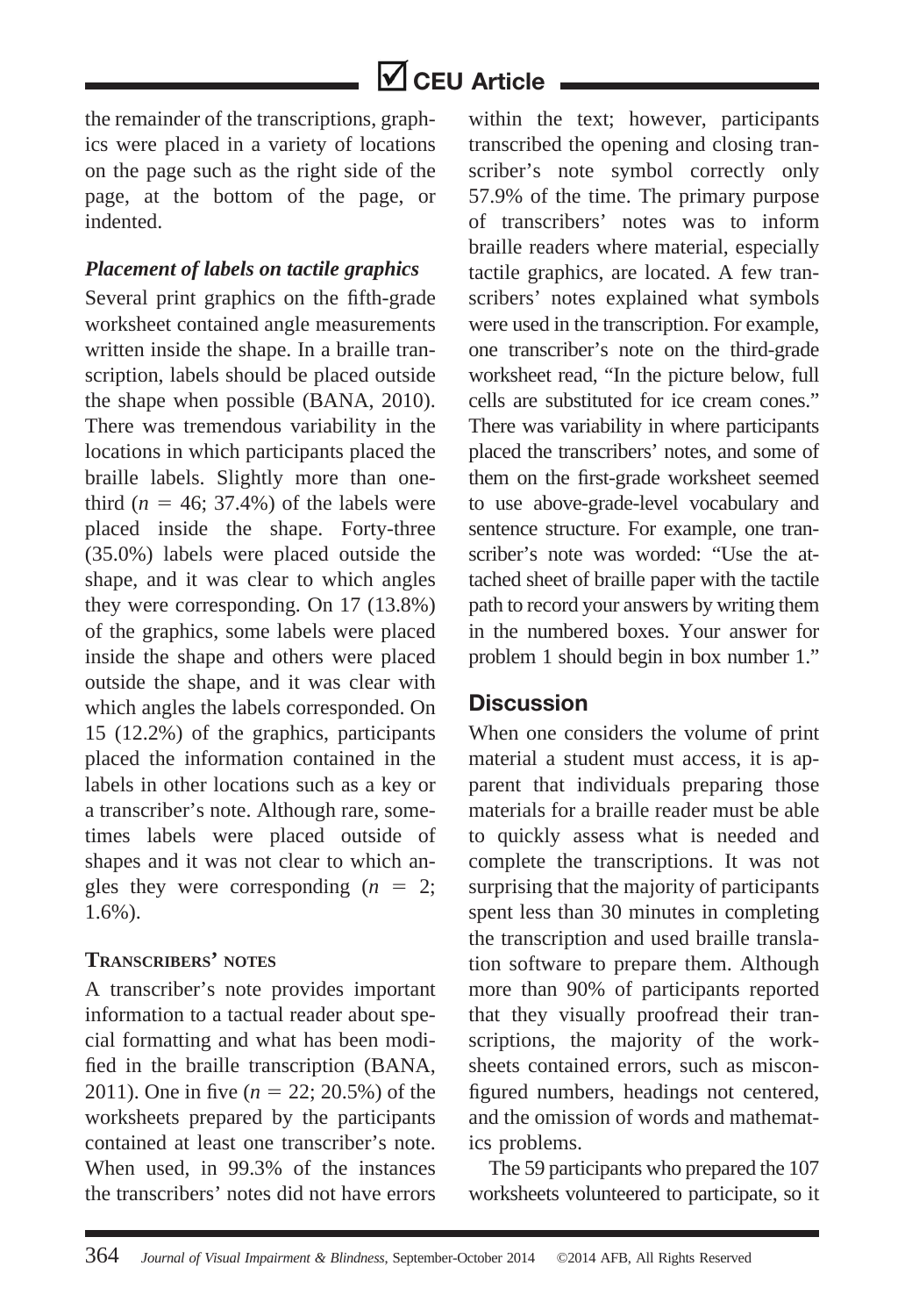is probable that these individuals had stronger skills in Nemeth code and tactile graphics production than the general population of individuals who prepare mathematics and science worksheets for braille readers. Overall, participants in this study had high levels of accuracy in their production of literary elements and to a somewhat lesser extent Nemeth elements and elements that combined the literary and Nemeth codes.

More participants (10 NLS certified and 22 non-NLS certified) submitted a firstgrade worksheet than the other worksheets. Surprisingly, the highest mean error rate in Nemeth occurred on the firstgrade worksheet. Some of the errors such as the omission of one or more problems and misconfigured numbers might have caused confusion for young students. It is possible that the simplicity of the mathematics elements on the first-grade worksheet increased the confidence of those who were not NLS certified, in particular teachers of students with visual impairments, to undertake its transcription as opposed to the worksheets that included more advanced mathematics elements. It is also possible that the participants who were not NLS certified, in particular teachers of students with visual impairments, routinely transcribe materials for young students and thus selected the firstgrade worksheet.

There was even more variability in formatting across the transcriptions. Participants understood the need to follow the capitalization in headings, to leave a blank line above and below headings, and to begin numbered problems in cell 1. On the other hand, there was less consistency in centering of worksheet titles, placement of directions, and placement of runover lines in mathematics problems. These inconsistencies could potentially affect students' speed and ease of scanning the worksheet for key information.

According to BANA (2010), tactile graphics are essential components of materials transcribed in educational settings. Participants included graphics containing critical information on all but seven of the transcriptions. However, there were errors in the labels of tactile graphics on more than one-third of the transcriptions. There was also variation in the production and placement of the tactile graphics on the page as well as in the use and formatting of transcribers' notes. It was hypothesized that these inconsistencies, along with the formatting and label errors, could affect the ease of scanning and reading for tactile readers. In addition, students who are learning new or difficult mathematics concepts cannot be expected to learn as easily from materials that contain a substantial number of errors or omissions.

There was not a significant difference in the accuracy of Nemeth elements according to job role or primary production method. The only significant difference in the accuracy of Nemeth elements according to certification status was found on the first-grade worksheet. Furthermore, NLS certification status was linked to fewer errors in literary elements and formatting on most of the worksheets. These differences may be explained by the rigorous requirements for literary braille certification of NLS, which include the completion of a correspondence course that comprise a detailed chapter about formatting and the submission of a 35-page manuscript. These measures provide intensive practice in transcribing and proofreading literary materials.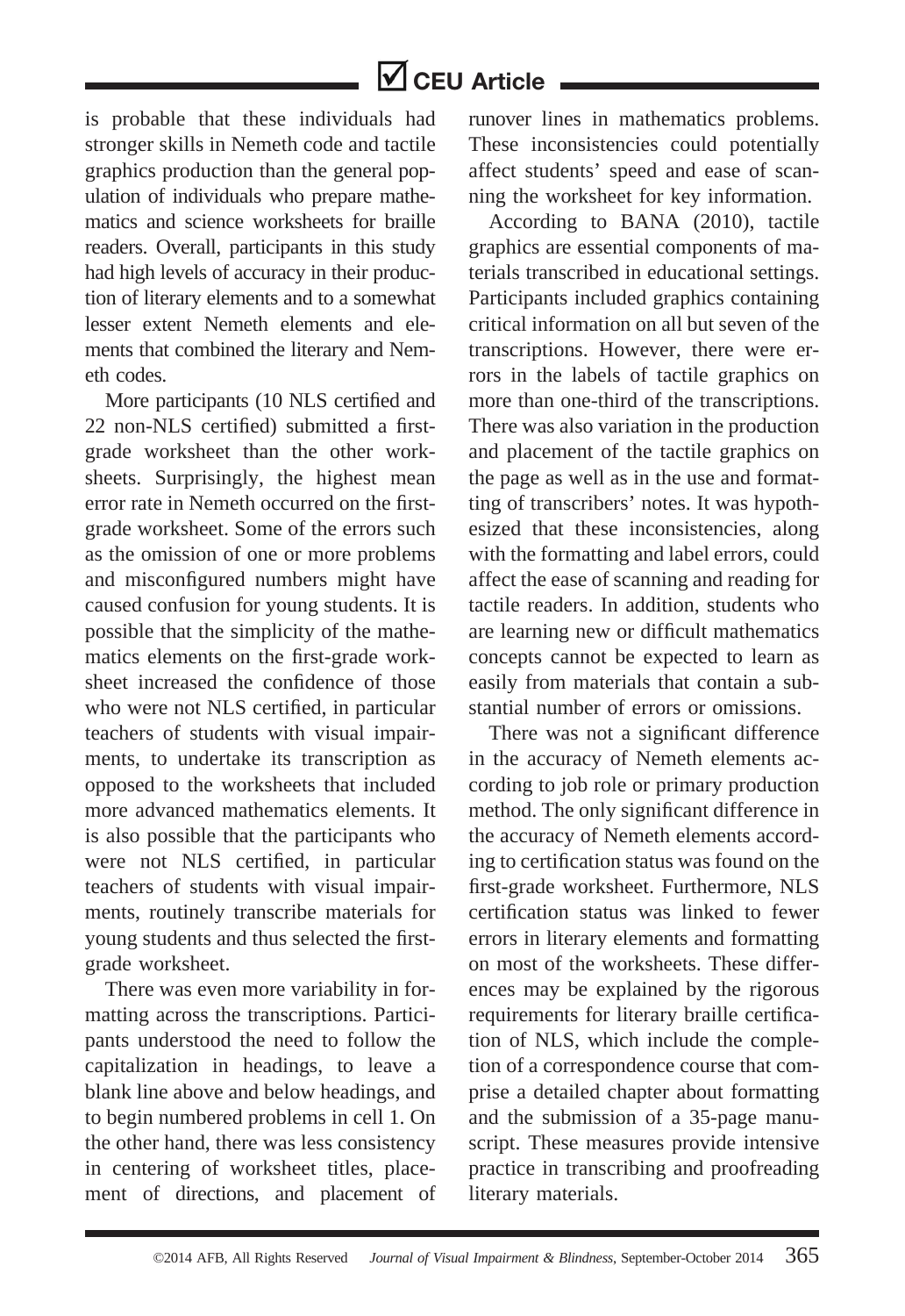Some elements of transcription of mathematics materials seemed to cause more difficulty for many of the participants, regardless of certification or job role. In particular, many of the participants were not certain when to use an English letter indicator. There were often errors in the use of the English letter indicator when labeling the vertex of a shape with a capitalized or lowercase letter, when labeling of the x- and y-axis, and when transcribing abbreviations such as F for Fahrenheit. Although these errors did not occur as often, some participants were not certain when to use or not use the numeric indicator when labeling graphics such as a thermometer or the length of a side of a shape. Additionally, as previously mentioned, some participants were not certain how to format headings, directions, and runover lines of problems.

#### **LIMITATIONS**

The study had several limitations. The five worksheets used in the study were not fully representative of the mathematics materials individuals in K-12 settings transcribe. The worksheets did not include any problems that had fractions or exponents, two elements that often are part of the K-12 mathematics curriculum. Formal guidelines for the production of tactile graphics were published at approximately the same time that participants were transcribing the worksheets. It is possible that the guidelines, which are much more extensive than what was previously available, may have been different from the previous training participants received. Another limitation is the fact that the individuals providing the transcriptions were volunteers and may or may not be representative of all individuals creating transcriptions for students who read braille. It is possible that these volunteers might have stronger skills than many others or that they were especially careful with these transcriptions, since they knew their transcriptions would be evaluated. In addition, a higher percentage of participants were NLS certified, so the results might not be representative of the larger sample from the first part of the study. Both authors are primary print readers and read braille visually. Evaluation of the worksheets by tactile readers would have also allowed us to determine tactual readability of the graphics produced by the participants.

#### **IMPLICATIONS FOR PRACTITIONERS**

This study provides a beginning body of evidence of the variability in the transcription of mathematics materials for K-12 braille readers. Future studies are needed in which tactile readers are asked to give input about the quality of materials they receive for mathematics and other subjects. In-depth interviews and observations of those preparing braille materials for K-12 students would also be beneficial. In addition to knowing the literary and Nemeth codes, individuals who prepare mathematics materials must be well versed in using braille translation software, guidelines for producing tactile graphics, principles for formatting, and proofreading techniques. More attention needs to be paid to the correct way to format and transcribe mathematics materials during training and throughout the transcription process to avoid making the types of errors that occurred in the transcriptions. Since NLS-certified individuals in this study were more accurate in their formatting and literary braille, it